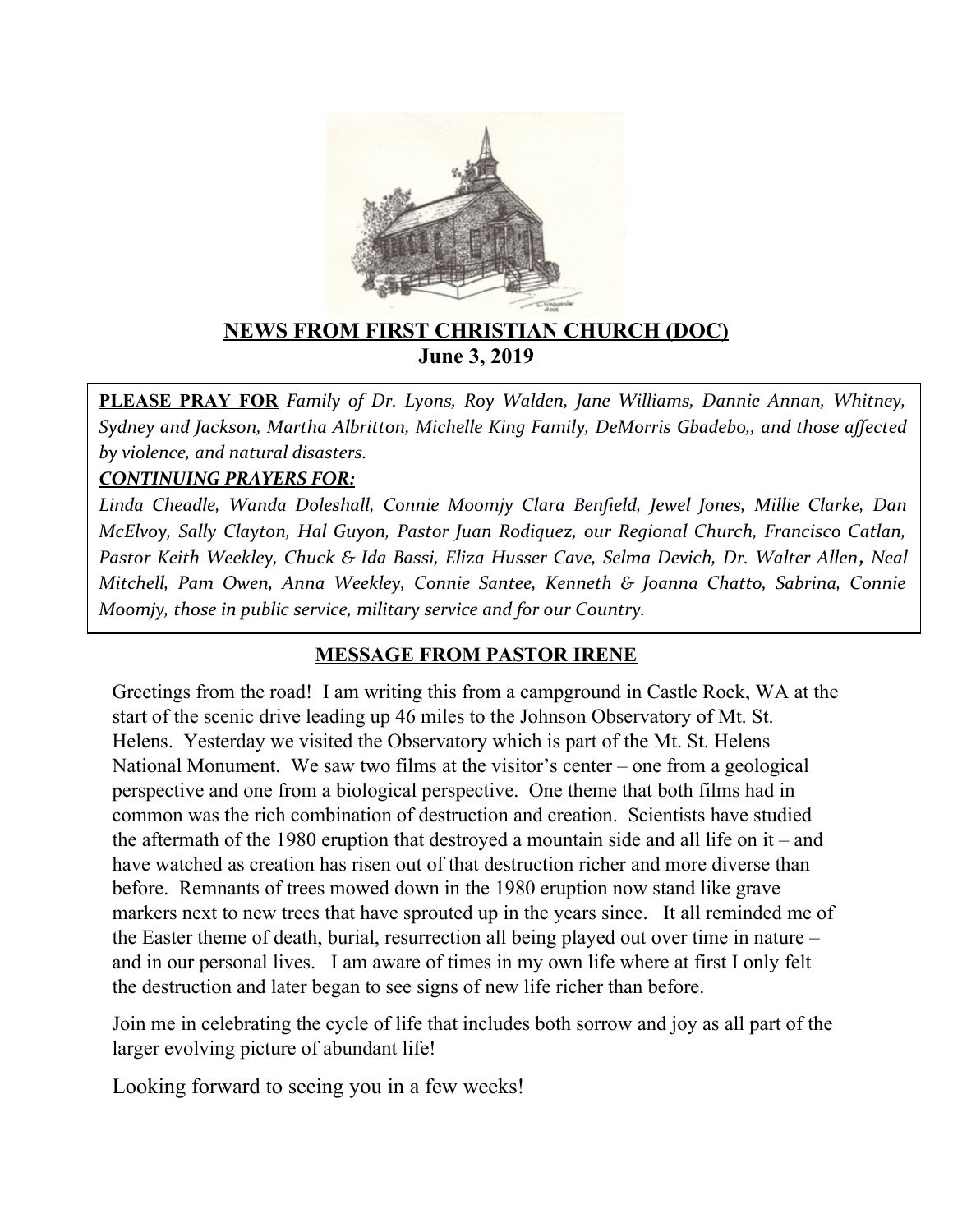### **JEWEL ON YOUTUBE**

For those who follow Jewel and her recovery, Lisa Wahlmeier let us know that she has a Youtube channel where she recently posted makeup advice. For those receiving the newsletter via email the link is below.

<https://youtu.be/-08x0TtEOtM>

## **CONGRATULATIONS SENIORS**





Pictured are graduates, Emily Cheadle, Melissa Cheadle, and CarlieBeth Wilson receiving bibles engraved with their names. Pedro Diaz will also receive a bible.

We wish them well in all their future endeavors.

"**FROM TINY SEEDS GROW MIGHTY TREES"**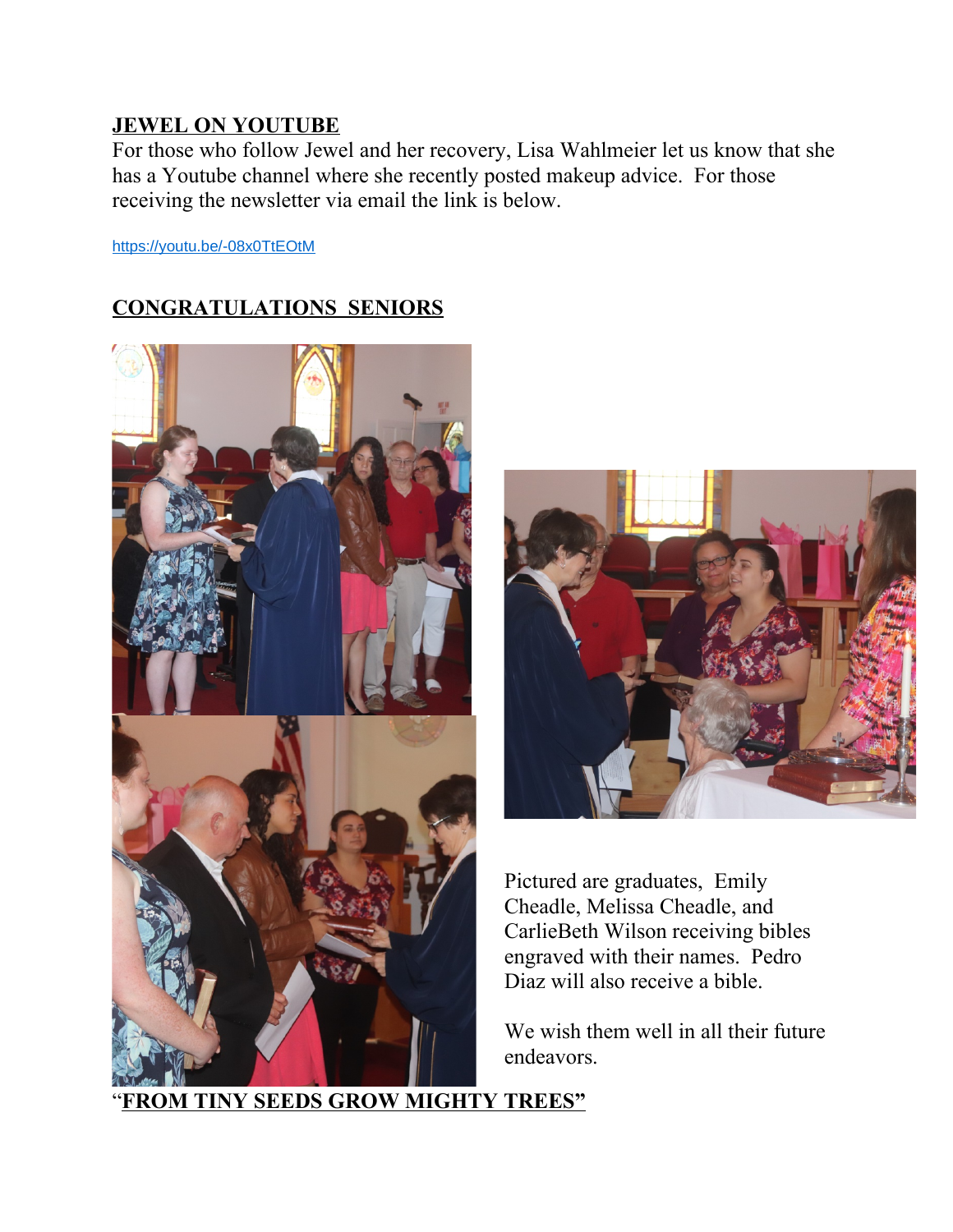2019 Pentecost Offering Sunday, June 2, 2019

We had the opportunity to participate in this Disciples Mission Fund special offer on June 2nd. The offering collected will be used to help establish new Disciple Churches across the U. S. and Canada. Through this work, our "church planters are committed to answering God's call…to serve their neighbors, spread the gospel and make Disciples."

Our Interim Regional Minister for Discernment, Rev. Juan Rodriguez, has sent a personal message calling upon our regional congregations "to open their hearts to the fire and wind of the Holy Spirit and give generously to our Pentecost Offering." This Pentecost Offering helps the new church movement to continue its' work in the U. S. and Canada. Half of the total offering will remain with the Regional Church here in South Carolina where it's collected to start and uphold new congregations.

If you were unable to give to this special offering on June 2nd, any monies collected subsequently on June 9th will be accepted. Thank you for your consideration.

## **CHURCH INDOOR PICNIC Friday, June 21, 2019 Fellowship Hall 5 PM**

Everyone is invited to attend an indoor picnic at the Church for the purpose of enjoying good food and fellowship. Hamburgers and hot dogs will be furnished along with the needed condiments and drinks. Bring your favorite picnic food to share. We look forward to events such as this in order to be able to get to know one another better and have fun. Please let Paul Wilson know if you are planning to attend. His phone number is  $803-642-1960$ . Hope to see you on the  $21^{st}$ .

## **WOMEN'S EXPOSURE EXPERIENCE CONFERENCE**

Zion Pilgrim Christian Church is hosting the Women's Conference June 20-22 in Ridgeville, South Carolina. Speakers include Pastor Jackie Montgomery and Evangelist Linde Boodle, there will also be workshops on becoming financially and spiritually fit. A flyer is in the fellowship hall or you may call 843 875 4340 for more information. Registration is free, but the deadline is June  $10<sup>th</sup>$ .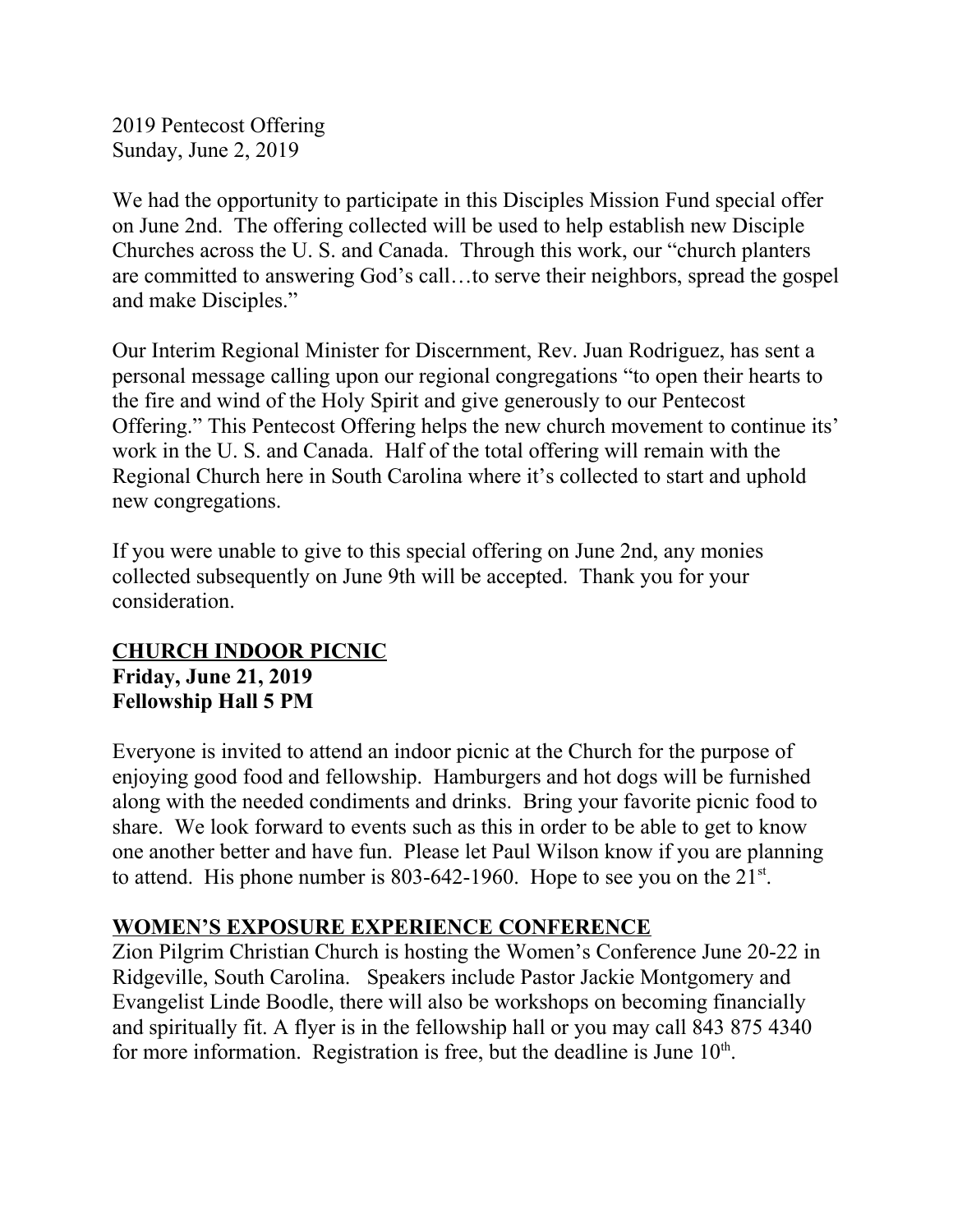# **ADDITIONAL PRAYER REQUEST**

Many of you may know or have worked with Barbara Williams our Regional Office Secretary. The Regional office asks that you keep her in your prayers , she underwent surgery on May  $31<sup>st</sup>$ , 2019. You are welcome to send her a get-well card or a note with words of encouragement at the address below Barbara E. Williams 429 Santos Lane Moncks Corner SC

# **DIRECTORY CORRECTIONS**

Don Pruett's home phone is no longer in service. He can only be reached on his cell phone.

# **NEW BOOK STUDY COMING THIS SUMMER**

Would you like to learn more about the Christian Church (Disciples of Christ) as a faith movement turned denomination? The Pastor will be leading an 8 session book study / discussion group beginning June  $30<sup>th</sup>$  and ending August  $25<sup>th</sup>$ . (The group will not meet on July 21 due to General Assembly.) We will be studying *A Handbook for Today's Disciples* by D. Duane Cummins. If you are new to the Disciples and want to learn more about our history and beliefs / traditions, or if you want a refresher course – please make plans now to join the group. We will either hold the class as an additional class during the 9:30 Sunday School time, or 2pm on Thursdays in the Library. If you want to be a part of the group, please let Frances or Irene know which time you prefer. If there is enough interest, we will hold the class at both days/times.

There is a sign up sheet in the Fellowship Hall for those who are interested.

# **SEASON OF DISCERNMENT: SETTING DIRECTION PUSHING TO PURPOSE**

As part of the Season Discernment the following statement was sent to all the Regional Churches. We are not required to sign, but we have been asked to so as an act of faith and solidarity. There will be a Congregational Meeting at the end of June to vote on signing the affirmation.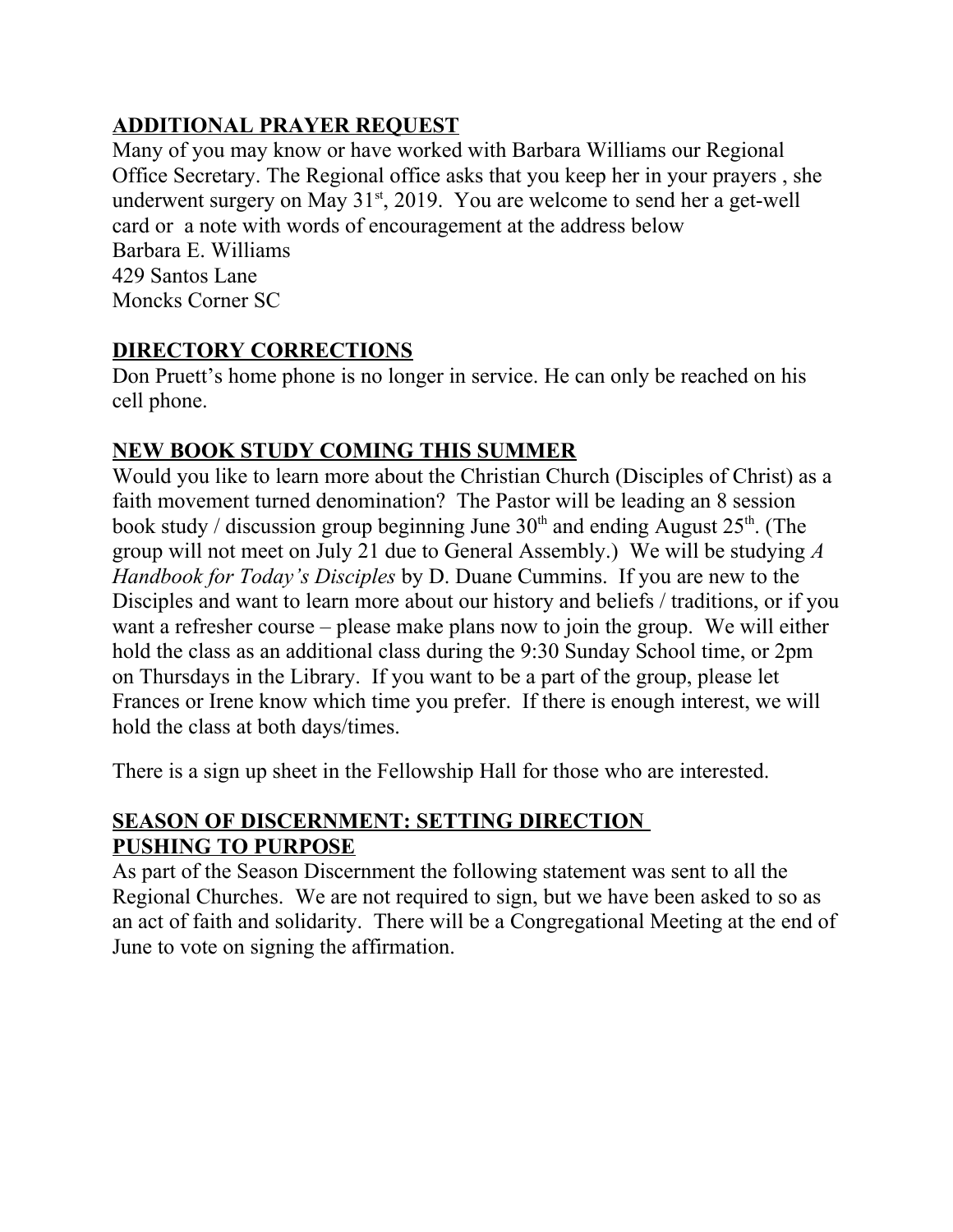#### SOUTH CAROLINA DISCIPLES REGIONAL CHURCH *Setting Direction* **… Pushing to Purpose**

**The** \_\_\_\_\_\_\_\_\_\_\_\_\_\_\_\_\_\_\_\_\_\_\_\_\_\_\_\_\_\_\_\_\_ **of** \_\_\_\_\_\_\_\_\_\_\_\_\_\_\_\_\_\_\_\_\_\_\_ **name of congregation** city/town

**joins our sister Disciples congregations in making the following declarations.**

### *WE ACKNOWLEDGE:*

- that our baptism is our "yes" to God's act of love to save humanity through Jesus the Christ and that it puts us in covenant relationship with each other.
- that we, as Regional Church in South Carolina, are self-governing Disciples congregations in covenant relationship.
- that in its origins, *Regional Church* was created by congregations who valued their covenant relationship in Christ and shared a vision for mission AND that we as congregations in covenant relationship here and now, can *re-create Regional Church* so that it will serve our current shared vision.
- that if we are willing, and want to be healed, we can forgive each other and reach for what lies ahead renewed by the grace of God.
- that we are not prisoners of the past and that we seek in Jesus Name to free our relationships, our structures and the ways we think about each other from the evil of racism.

### *WE AFFIRM the following identity, vision, mission statement-*

### *We are Disciples of Christ in South Carolina committed to the strengthening and development of our congregations so that we may serve our neighbors - here…and everywhere. –Mat. 22:36-40*

*WE AGREE*: that we will use the identity, vision, mission statement above as a guide in our work as co-creators of *"the new regional church"* we need to become.

 to pursue Courageous Covenant Conversation so that we may grow as Regional Church partners in Continuous Consultation and Collaboration.

 $\mathcal{L}_\text{max} = \mathcal{L}_\text{max} = \mathcal{L}_\text{max} = \mathcal{L}_\text{max} = \mathcal{L}_\text{max} = \mathcal{L}_\text{max} = \mathcal{L}_\text{max} = \mathcal{L}_\text{max} = \mathcal{L}_\text{max} = \mathcal{L}_\text{max} = \mathcal{L}_\text{max} = \mathcal{L}_\text{max} = \mathcal{L}_\text{max} = \mathcal{L}_\text{max} = \mathcal{L}_\text{max} = \mathcal{L}_\text{max} = \mathcal{L}_\text{max} = \mathcal{L}_\text{max} = \mathcal{$ 

 to seek a shared understanding of our Christian Church (Disciples of Christ) approach to ministry as we reach for Regional Church transformation.

Congregational Leader Date Minister/Pastor Date